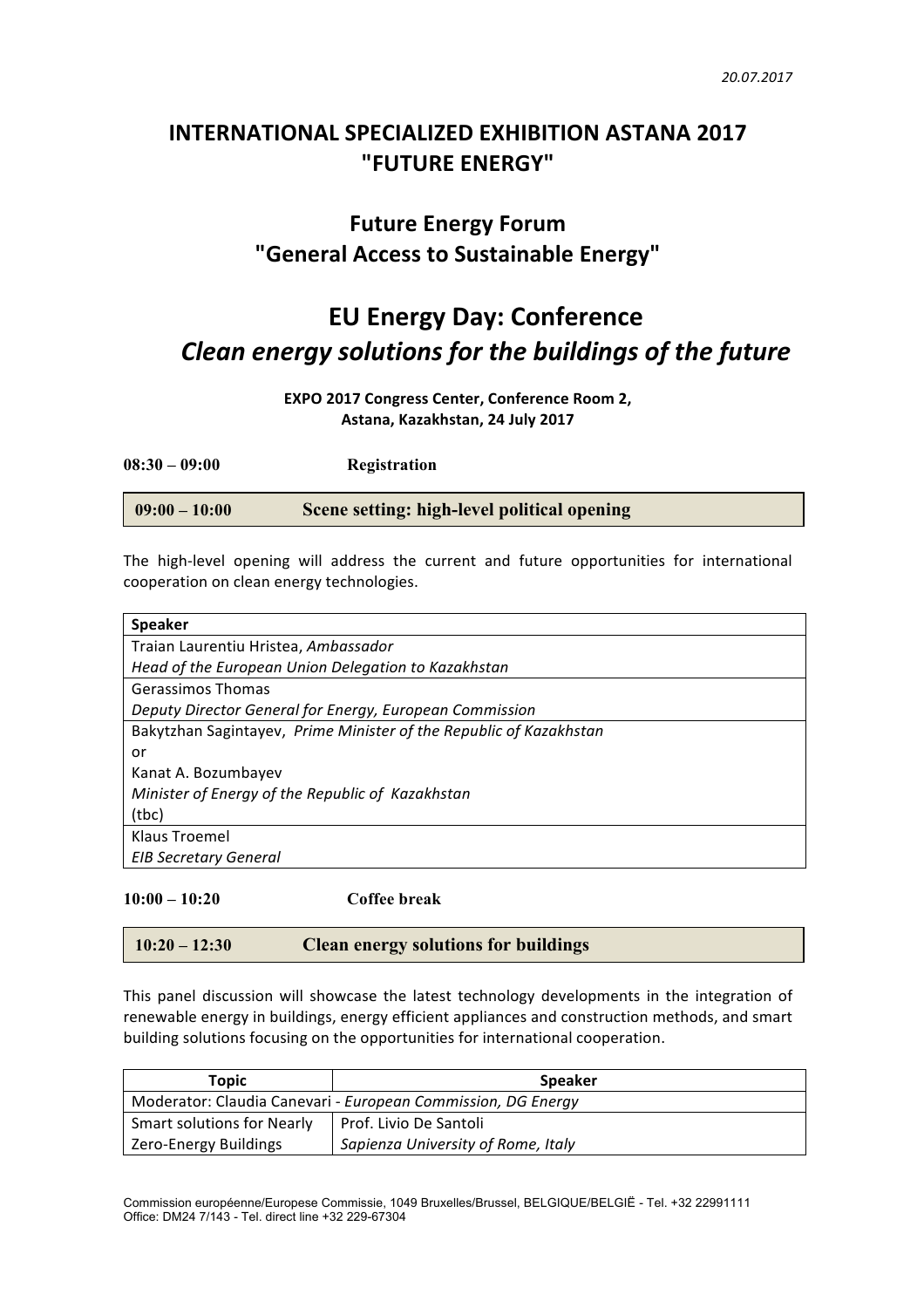| Sustainable buildings      | Dr Carlos Santos                                                    |  |
|----------------------------|---------------------------------------------------------------------|--|
| development                | National Laboratory of Civil Engineering, Portugal                  |  |
|                            | Antoine Motte                                                       |  |
| 3D in construction         | General Manager, Machines-3D, Constructions-3D, Robots-3D,          |  |
|                            | France                                                              |  |
| Integrated solar PV        | Álvaro Valverde                                                     |  |
| solutions                  | Vice President of Business Development Europe, Onyx Solar, Spain    |  |
| Geothermal resources       | Razvan-Silviu Stefan                                                |  |
|                            | Coordinator IFIN-HH/ELI-NP, Romania                                 |  |
| Green mortgage solutions   | Luca Bertalot                                                       |  |
|                            | Secretary General, European Mortgage Federation                     |  |
| Horizon 2020 and financing | Farhad Shikhaliyev                                                  |  |
| of RES projects by SME     | Business Development Manager, Heliovis AG, Austria                  |  |
| Energy-efficient paint     | Anton Peshkov                                                       |  |
| products for buildings     | General Director Too Tikkurila, Regional Director Tikkurila Central |  |
|                            | Asia                                                                |  |
| <b>Discussion</b>          |                                                                     |  |

### **12:30 – 13:45 Lunch Break**

| $13:45 - 15:40$ | <b>Clean energy solutions for cities</b> |  |
|-----------------|------------------------------------------|--|
|-----------------|------------------------------------------|--|

This panel discussion will showcase the latest developments in urban design for smart cities relying on clean energy, and technology developments for renewable energy solutions for electricity, heating and cooling demand, and energy efficient solutions for transport and buildings focusing on the opportunities for international cooperation.

| <b>Topic</b>                                                   | <b>Speaker</b>                                                   |  |
|----------------------------------------------------------------|------------------------------------------------------------------|--|
| Moderator: Matteo Governatori - European Commission, DG Energy |                                                                  |  |
| 3D visualisation of cities -                                   | Assem Abdykassimova                                              |  |
| Astainable 3D Demonstrator                                     | Engie, France                                                    |  |
| Waste solutions                                                | Pierre Tauzinat                                                  |  |
|                                                                | CEO, Ennesys, France                                             |  |
| Smart city infrastructure                                      | Maksim Ageev                                                     |  |
|                                                                | Director Energy Efficiency solutions, Schneider Electric, France |  |
| Energy efficient first                                         | Almat Kabykenov                                                  |  |
|                                                                | Head, Energy Efficiency Center, Energy Saving and Efficiency     |  |
|                                                                | Institute, Kazakhstan                                            |  |
|                                                                | Lukasz Dziekonski                                                |  |
| Banking sector support to<br>local authorities                 | Member Management Board Marguerite Fund; Director                |  |
|                                                                | Structured–Equity Funding, PKO Bank Polski SA., Poland           |  |
| Drivers for integrating clean<br>energy solutions              | Noel Gregor Paterson-Jones                                       |  |
|                                                                | EFSI Investment Committee member; former Managing Director,      |  |
|                                                                | UK Green Investment Bank                                         |  |
| <b>Discussion</b>                                              |                                                                  |  |

#### **15:40 – 16:00 Coffee Break**

**16:00 – 17:00 Visions for a clean energy future**